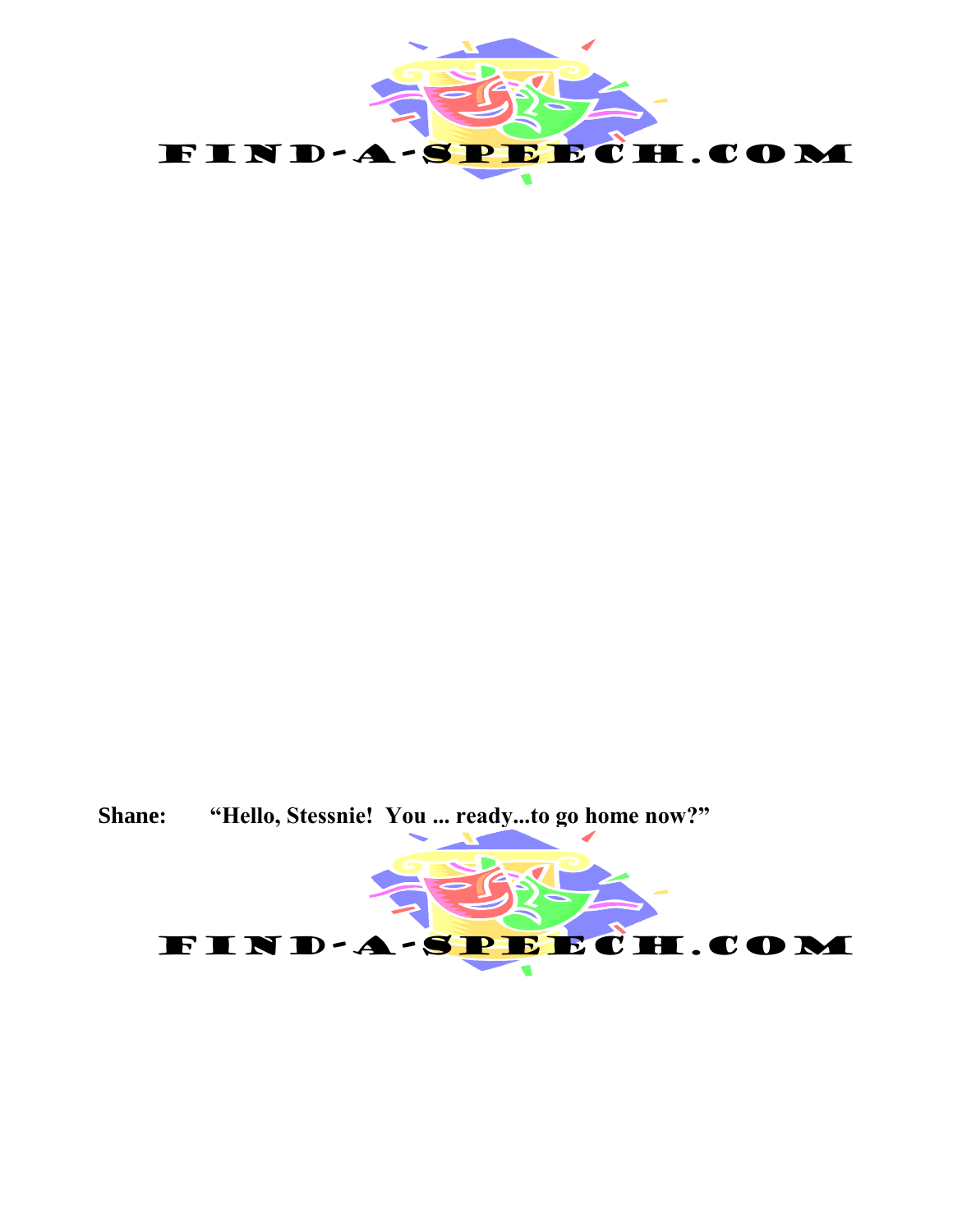- **Stephanie: "Oh! Shane! The kid down the street! How could I forget?" (pulling him closer and whispering) "It's a game Shane. If you want to play, don't say anything. Just go behind the school and wait for me." (pushing him away) Well, I guess I'll see you around the neighborhood. Goodbye."**
- **Shane: "A game? Oh I LOVE games. O.K. I will play it good. Bye my pwincess Stessnie!"**

**Stephanie's new friends were now doubled over in laughter.**

**Stephanie: "Princess? I don't know you that well. Go away and swoon over somebody else. Go on! Get lost!"**

**From that day on, Stephanie and Shane Cassick were to be neighbors, never brother and sister at school. Stephanie somehow convinced Shane daily that she was not serious at school – just playing around. Thus, day by day, year by year the deception continued. And by the time Stephanie was a junior in high school.......she could not stand to look at Shane. He reminded her of the lie she was living.**

**Stephanie rolled her eyes in disgust as she saw the fourteen-year-old Shane stumbling his way down the school steps. He looked up with a jerk that was only half controlled, trying to find his adored sister. As soon as she was in view, a big smile flashed across his face. He moved his gnarled legs with great concentration and tried to run toward her, but he tripped and fell. Stephanie quickly excused herself from her friends, and glided behind the large oak tree that shaded the parking lot. She watched as Shane spotted her car, meandered over to it and got in!! She had to grip the bark of the tree she was concealed behind to keep from screaming out in anger.**

**Friend: "Hey! Look at the retard in Steph's car! Where'd she go anyway?" Once more, her tongue was quick with a lie.**

**Stephanie: "Isn't this awful? His parents are out of town for the day, and since we're neighbors, I was asked to drive him home. I almost turned them down, but my heart is just too big, ya know? Of course, I'm being paid to do it. Yeah! Forty bucks! .....I'd better go. I don't want him to drool in my car!"**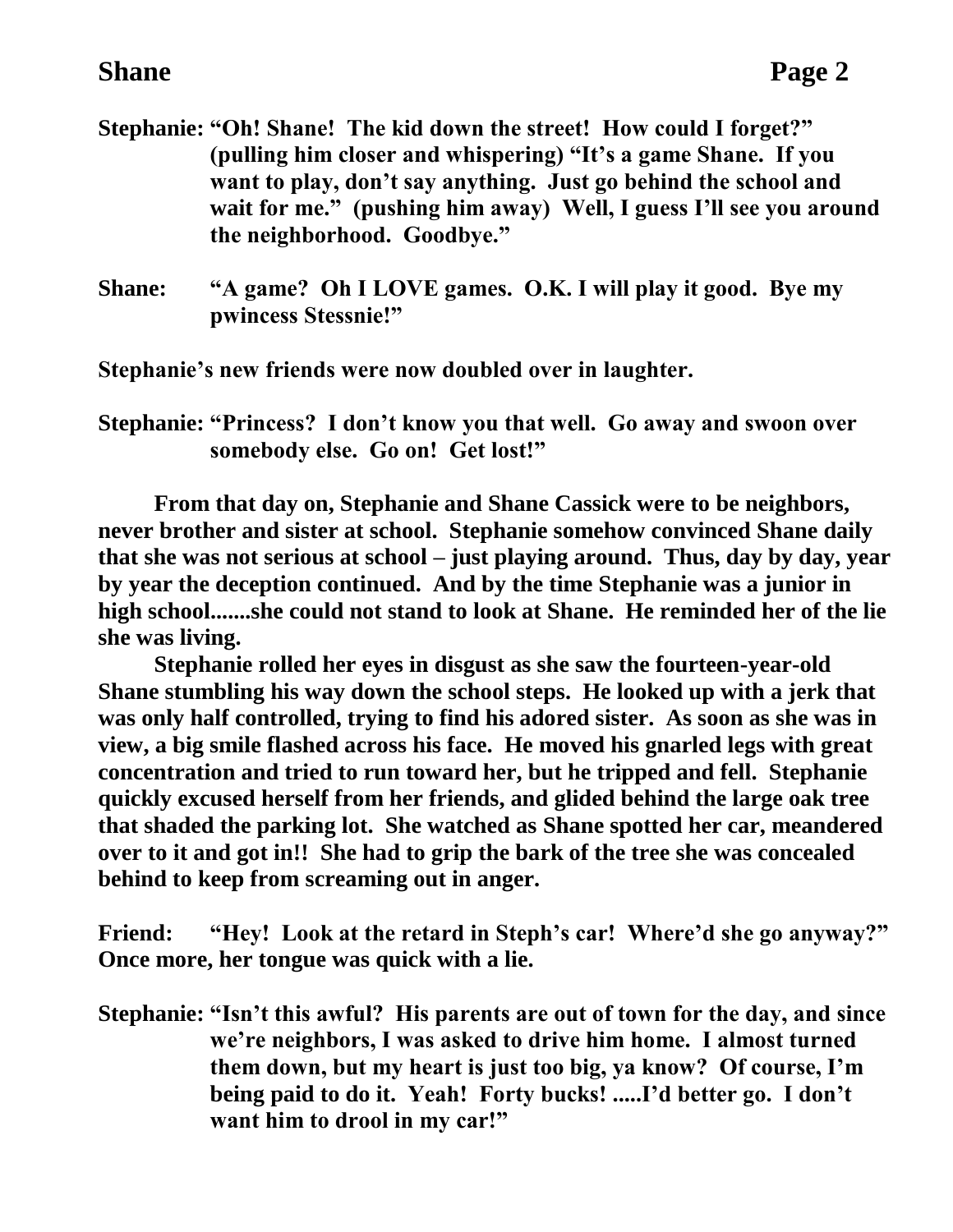**Stephanie spun out of the parking lot as fast as she could. Shane held up a piece of paper.**

| <b>Shane:</b> | "Stessnie,I                                                                                                                                                                                                    |
|---------------|----------------------------------------------------------------------------------------------------------------------------------------------------------------------------------------------------------------|
|               | Stephanie: "Just be quiet Shane. I thought I told you never to come in front of<br>the school to meet me! If any of my friends saw us together, or<br>thought that we were related, they'd laugh me to scorn!" |
| <b>Shane:</b> | "Oh, you mean the game? I didn't play it good?"                                                                                                                                                                |
|               | Stephanie: "How can you be so stupid? It was never a game, Shane!<br>I can't stand you! You're so ugly, and twisted, andI wish I never<br>had a brother!!"                                                     |
| <b>Shane:</b> | "I'mI'm sorry, Stessnie. -------------I just wanted to<br>give you my pwesent. -----------I drew it myself."                                                                                                   |

**Stephanie looked down to see the most beautiful picture of a little girl wearing a diamond crown, and holding some perfectly defined wild daisies. A tear welled up in her eye and she read the shaky signature.**

**Stephanie: "To my beautiful, princess Stephanie. ---- I......love......."**

**The terrifying sound of screeching brakes and the blast of an air horn caused Stephanie to quickly turn her head, just in time to see the tractor-trailer. Then crashing, shattering glass, grinding steel, screeching metal! The car ran off an embankment and slammed into a tree. ----Silence penetrated the air.**

**Stephanie: "Oh my head! I can't move. What..... I can't see! It's so dark! (smells fire) Fire! Fire! I gotta get out! Oh, my leg! I can't move! ......Shane. .......Shane!! -----Shane help me!!"**

**Thrown clear from the car, Shane lay in a motionless heap on the wet grass. At the sound of Stephanie's cries for help, his twisted limbs began moving, almost involuntarily toward the object of his love. He was doubled over in indescribable pain.**